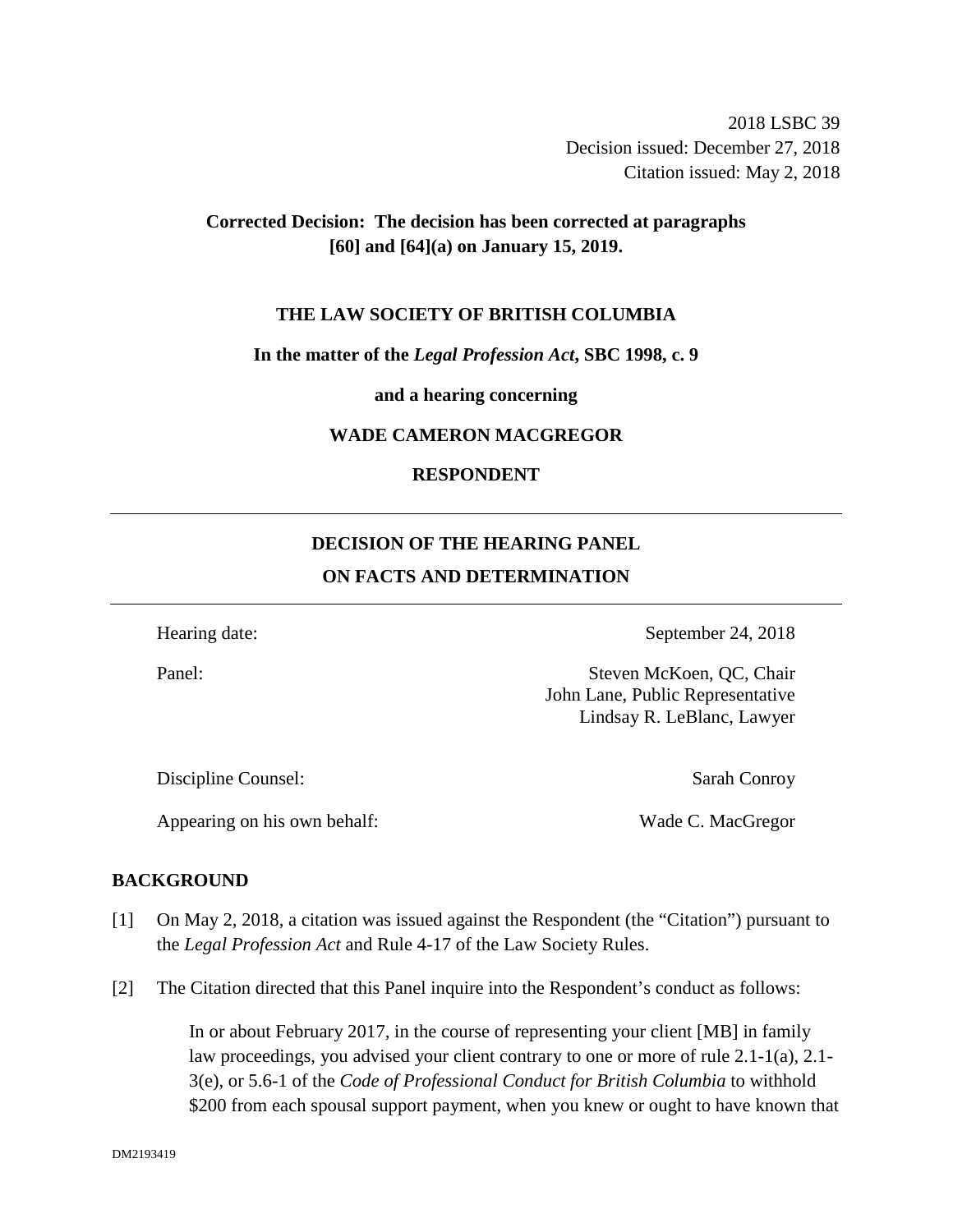if your client followed your advice, he would be in breach of his Separation Agreement dated March 15, 2016.

[3] The conduct alleged was stated to constitute professional misconduct pursuant to s. 38(4) of the *Legal Profession Act*.

# **ISSUE**

[4] The question before the Panel is whether it is professional misconduct for a lawyer to advise a client to breach a separation agreement that has been filed with the court.

# **FACTS**

- [5] The facts before the Panel were submitted by way of an Agreed Statement of Facts.
- [6] The Respondent was called and admitted as a member of the Law Society of British Columbia on May 18, 1990 and currently practises primarily at a family law firm in Terrace, BC.
- [7] The matter that gave rise to the Citation was the separation of MB and AB. MB was the Respondent's client.
- [8] MB and AB separated in February 2016 and, on March 15, 2016, entered into a separation agreement (the "Separation Agreement"). They lived in Kitimat, BC prior to their separation.
- [9] AB was represented by counsel when the Separation Agreement was entered into. MB was not represented but was advised to seek independent legal advice.
- [10] The Separation Agreement permitted AB to move from Kitimat to Gibsons, BC, with their two children, which she did. MB remained in Kitimat.
- [11] The Separation Agreement was filed in the Sechelt Family Court Registry in Provincial Court on October 16, 2016.
- [12] Clause 14 of the Separation Agreement states:

After the Family Home is sold, [MB] will pay to [AB] for [AB's] support, \$1,913 per month, payable in bi-weekly installments of \$882.92.

[13] The Separation Agreement specifies the income of the parties. The amount of spousal support specified by Clause 14 exceeds the high end of the range recommended by the federal Spousal Support Advisory Guidelines.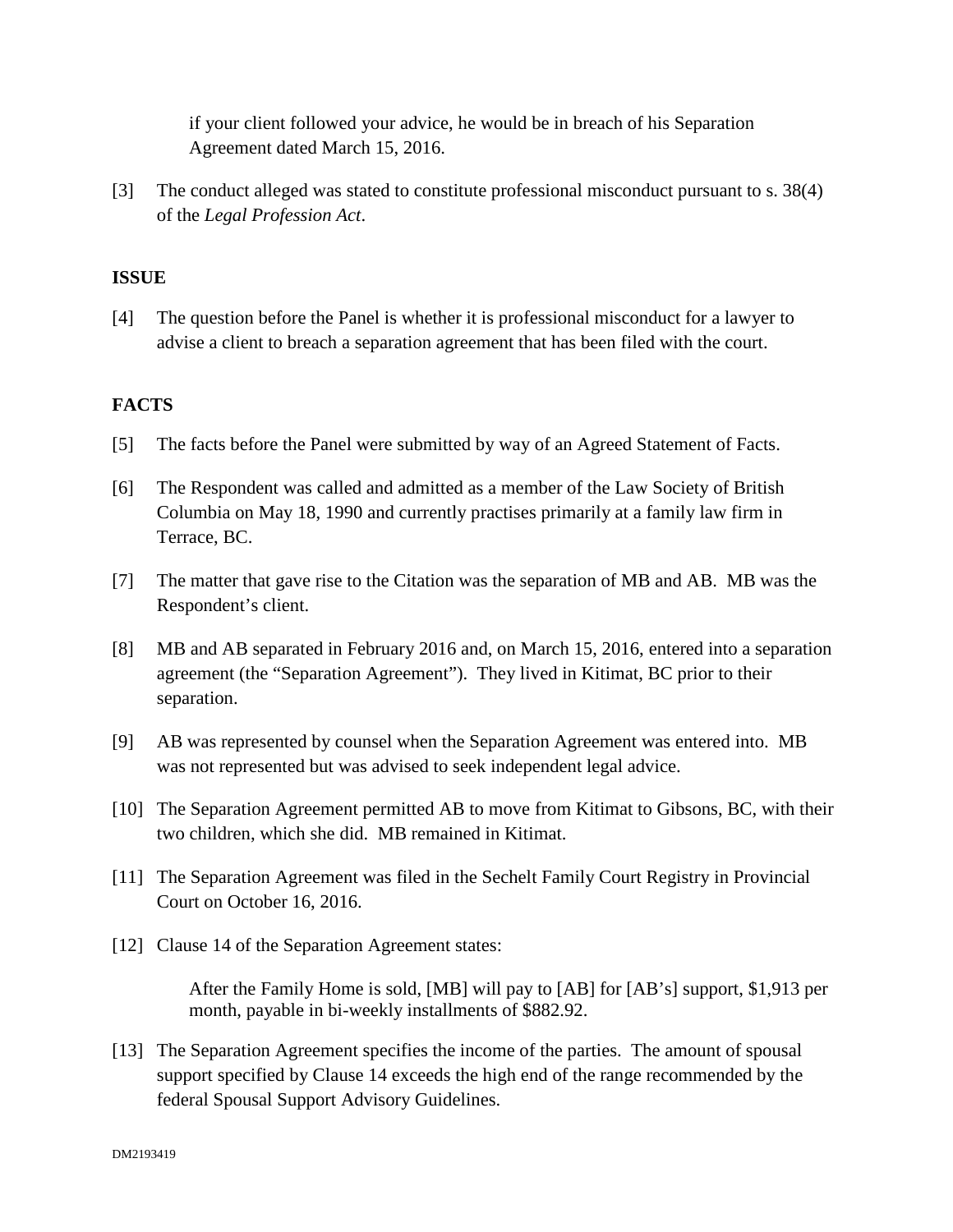- [14] After entering into the Separation Agreement, MB commenced proceedings in both the Provincial and Supreme Courts. Ultimately, the Respondent became his counsel in both actions. AB had different counsel in each action.
- [15] MB paid AB the spousal support specified by the Separation Agreement until late February 2017.
- [16] On January 5, 2017, MB emailed the Respondent to state that, after paying the agreed child and spousal support, he was experiencing financial hardship. In a letter dated July 27, 2017 to the Law Society, the Respondent cited a paragraph from an affidavit of MB that showed by way of example that, for the pay period ending February 12, 2017, MB's takehome pay was \$2,488.50, which after child and spousal support payments of \$1,565.07 were made, left MB with \$923.43 each pay period.
- [17] On January 20, 2017, MB wrote to the Respondent again to state that he was in serious financial trouble and was having difficulty paying both his living expenses and travel expenses to visit his children in Gibsons. The Respondent replied that he would see if there was a case for reducing MB's maintenance payments.
- [18] On February 3, 2017, the Respondent sent a letter to AB's Provincial Court counsel seeking to negotiate a reduction in MB's spousal support payments. The letter proposed that MB's spousal support payments be reduced by \$200 a pay period and that AB pay MB \$400 per month to contribute to the expenses MB was incurring to visit the children. The letter also asked if the matter could be dealt with by consent or if it would require an application.
- [19] After trying to send the letter by fax, the Respondent discovered that the lawyer's office was closed from February 3 to February 14, 2017, which the Respondent communicated to MB.
- [20] On February 14, 2017, AB's Provincial Court counsel informed the Respondent that, if MB wanted to vary the support provisions of the Separation Agreement, he would need to file an application to do so. No opportunity to negotiate was offered to the Respondent.
- [21] On February 21, 2017, MB emailed the Respondent to express his frustration with the situation.
- [22] On February 22, 2017, the Respondent emailed AB's Provincial Court counsel to express his disappointment over her refusal to negotiate and to inform her that he would seek an order to join the Provincial Court action to the Supreme Court action in hopes that he would be able to negotiate with AB's Supreme Court counsel.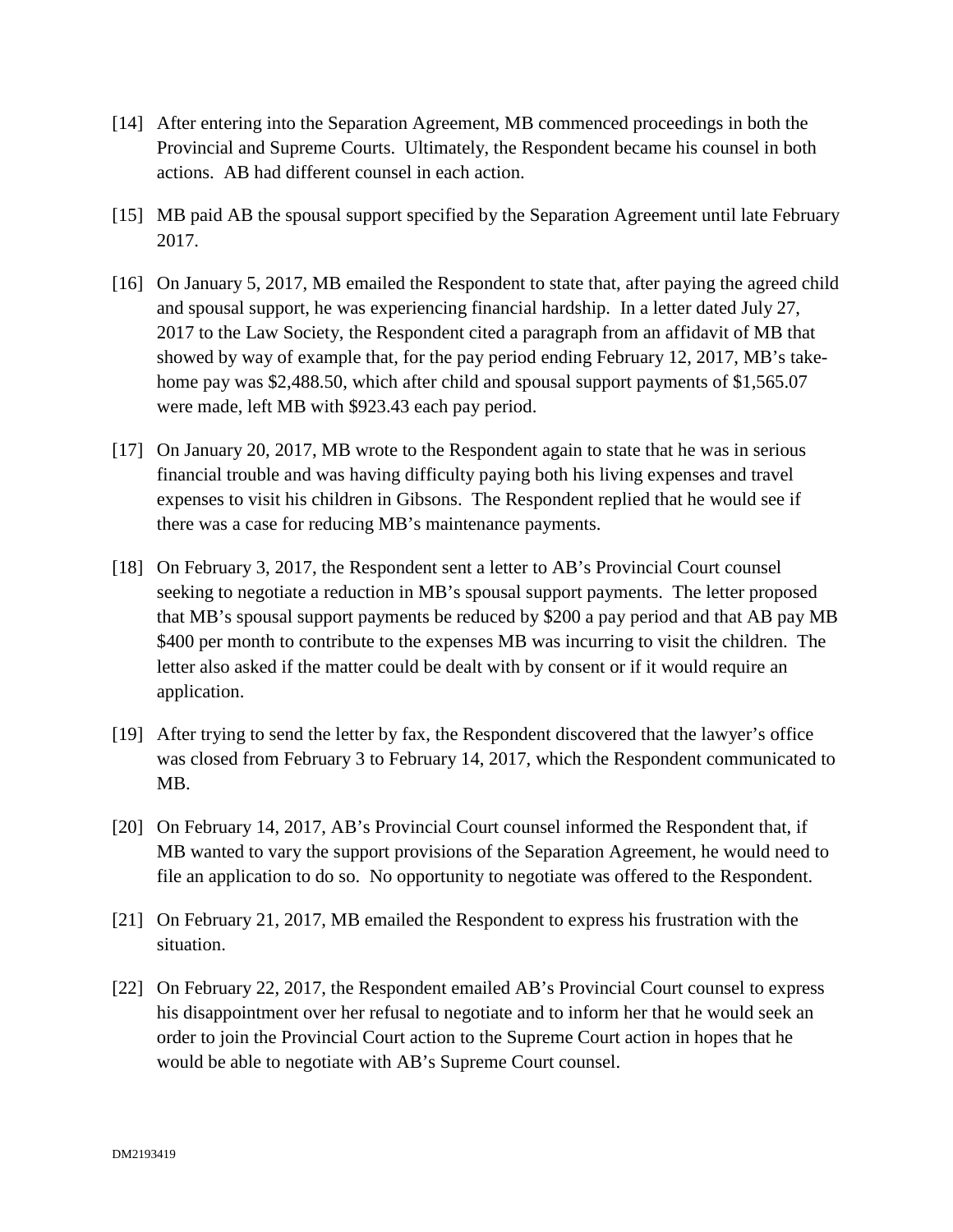- [23] On February 23, 2017, MB emailed the Respondent twice to express his frustration with having to "overpay" spousal support, which the Panel understands to be a reference to the amount of spousal support he was paying being higher than the high end of the range set by the federal Spousal Support Advisory Guidelines, and the difficulty of achieving a satisfactory and timely resolution of that matter.
- [24] On February 23, 2017, the Respondent attempted to contact AB's Supreme Court counsel by email but received an out of office message in response that indicated counsel was away from his office without access to email from February 14 to March 1, 2017 and would not be accepting service of documents during that period.
- [25] On the morning of February 24, 2017, the Respondent provided MB with a copy of that message and in the cover email stated:

Given the delays caused by [AB]'s lawyers being away, I am advising you to withhold \$200 from each spousal support payment you make from now until we get into court (don't spend the money; it is possible, though not likely, that the court will refuse to reduce the spousal support, in which case you should have the money available to pay up the arrears). Do let [AB] know what you are doing and why.

- [26] The Respondent also noted to MB that the next dates on which he expected to be able to set the matter down for hearing were March 27 and April 3, 2017.
- [27] Later on February 24, 2017, the Respondent informed AB's Supreme Court counsel that he had advised MB to reduce his spousal support payments on an interim basis until the matter of the appropriate amount of payments could be resolved.
- [28] MB informed AB of the advice he had received from the Respondent and reduced his subsequent spousal support payments by \$200 each.
- [29] The Agreed Statement of Facts shows that the Respondent advised his client that a filed separation agreement could be enforced as if it were a court order, but the date of such advice was not provided.
- [30] On the evening of February 24, 2017, AB made a complaint to the Law Society respecting the Respondent's advice to MB to reduce the spousal support payments.
- [31] On April 25, 2017, cross-applications were heard in Supreme Court on the subject of the reduced spousal support, and Madam Justice Russell ordered that the spousal support payments should continue in the amount specified by the Separation Agreement and that arrears of spousal support, \$800 at that point, be paid by MB to AB with interest.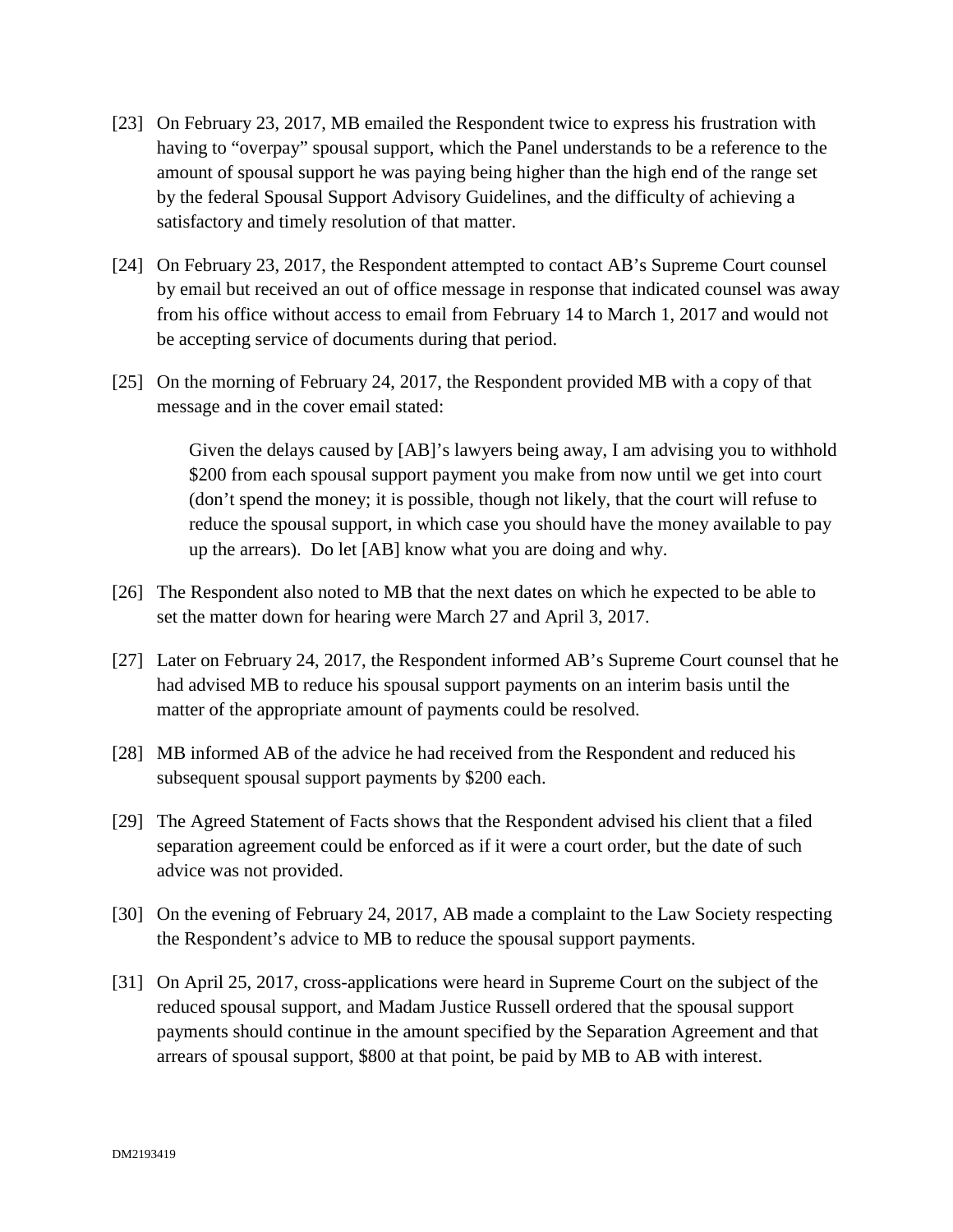## **THE CITATION**

- [32] The Citation was authorized on April 19, 2018, issued on May 2, 2018 and served on the Respondent in accordance with the requirements of the Law Society Rules on May 14, 2018.
- [33] The rules of the *Code of Professional Conduct for British Columbia* (the "*Code*") referred to in the citation are as follows:

*Rule 2.1-1(a)*: A lawyer owes a duty to the state, to maintain its integrity and its law. A lawyer should not aid, counsel or assist any person to act in any way contrary to the law.

*Rule 2.1-3(e)*: A lawyer should endeavour by all fair and honourable means to obtain for a client the benefit of any and every remedy and defence that is authorized by law. The lawyer must, however, steadfastly bear in mind that this great trust is to be performed within and not without the bounds of the law. The office of the lawyer does not permit, much less demand, for any client, violation of law or any manner of fraud or chicanery. No client has a right to demand that the lawyer be illiberal or do anything repugnant to the lawyer's own sense of honour and propriety.

*Rule 5.6(1)*: A lawyer must encourage public respect for and try to improve the administration of justice.

## **ONUS AND STANDARD OF PROOF**

[34] The onus of proving the allegations in the Citation is on the Law Society and the standard of proof is the balance of probabilities; *Foo v. Law Society of BC*, 2017 BCCA 151, at para. 63.

## **ANALYSIS**

- [35] The Law Society argues that rules 2.1-1(a), 2.1-3(e) and 5.6-1 were breached because:
	- a. the Respondent advised his client to withhold \$200 from each spousal support payment, and
	- b. the amount of the spousal support payment was fixed in a separation agreement that had been filed with the court and, thus, was enforceable as if it were a court order.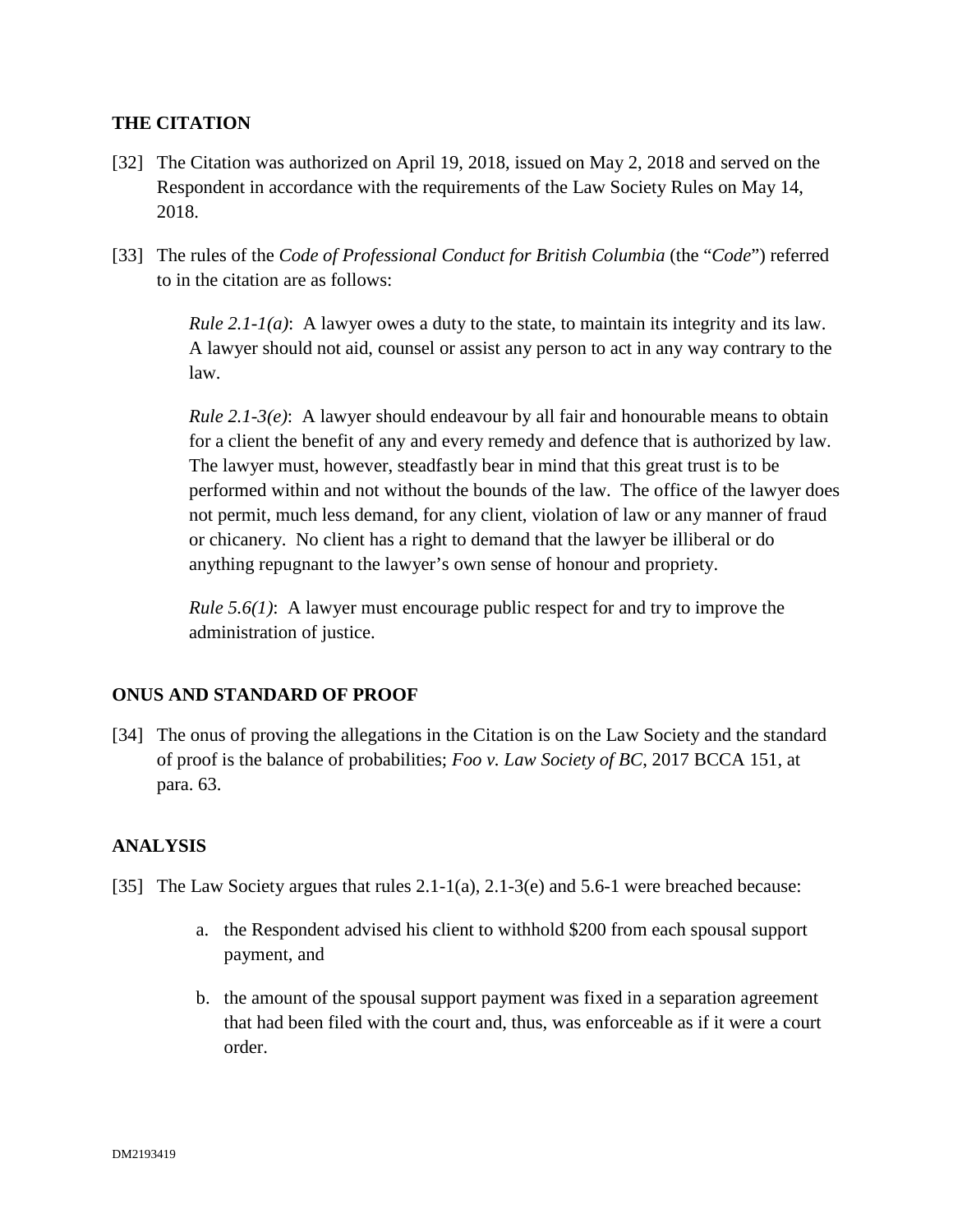- [36] The facts before us establish that the Respondent admitted that he advised MB to pay less than the amount required by the Separation Agreement and that the Separation Agreement had been filed with the court. .
- [37] Therefore, we find that the Respondent advised MB to breach the Separation Agreement.
- [38] We wish to note at the outset that there is no fraud or chicanery, which are referred to in rule 2.1-3(e), made out on the facts before us. The Respondent was forthright and direct at all times and did not try to hide the advice he had given to his client. The Respondent promptly informed AB's Supreme Court counsel of the advice he had given and advised MB to advise AB of the same, which he did.
- [39] What must be determined, however, is whether the Respondent's advice constitutes counselling his client to act in a way that is contrary to rule  $2.1-1(a)$ , acting outside of the law as referenced in rule 2.1-3(e) or a violation of the Respondent's obligation to encourage respect for the administration of justice, as required by rule 5.6(1).
- [40] Absent special circumstances, counselling a client to breach an agreement is not counselling a person to act contrary to or outside of the law. For example, a lawyer may advise a company that is in insolvent circumstances that a path forward may be to breach a contract that requires payment of more funds than are available and instead initiate insolvency proceedings so as to preserve the assets and business of the company. Alternately, a client can be advised not to comply with an agreement that requires actions to be taken that would violate laws respecting criminal rates of interest, money laundering or corruption of public officials, for example. Even in less dire circumstances, a client may be advised that the quantum of damages for breaching a contract will likely be less than the cost of performance. If nothing else, it is clear that counselling a breach of contract is not on its own necessarily a violation of the *Code*.
- [41] Separation agreements, however, have been granted a special characteristic. Section 163(3) of the *Family Law Act*, SBC 2011, c. 25 states:

A written agreement respecting spousal support that is filed in the court is enforceable under this Act and the *Family Maintenance Enforcement Act* as if it were an order of the court.

- [42] The Separation Agreement was filed in the Provincial Court and, as a result, was enforceable at all relevant times as if it were an order of that court.
- [43] The Law Society noted that counselling a breach of a court order has been found to be professional misconduct in two Ontario cases: *Law Society of Upper Canada v. Sussman*,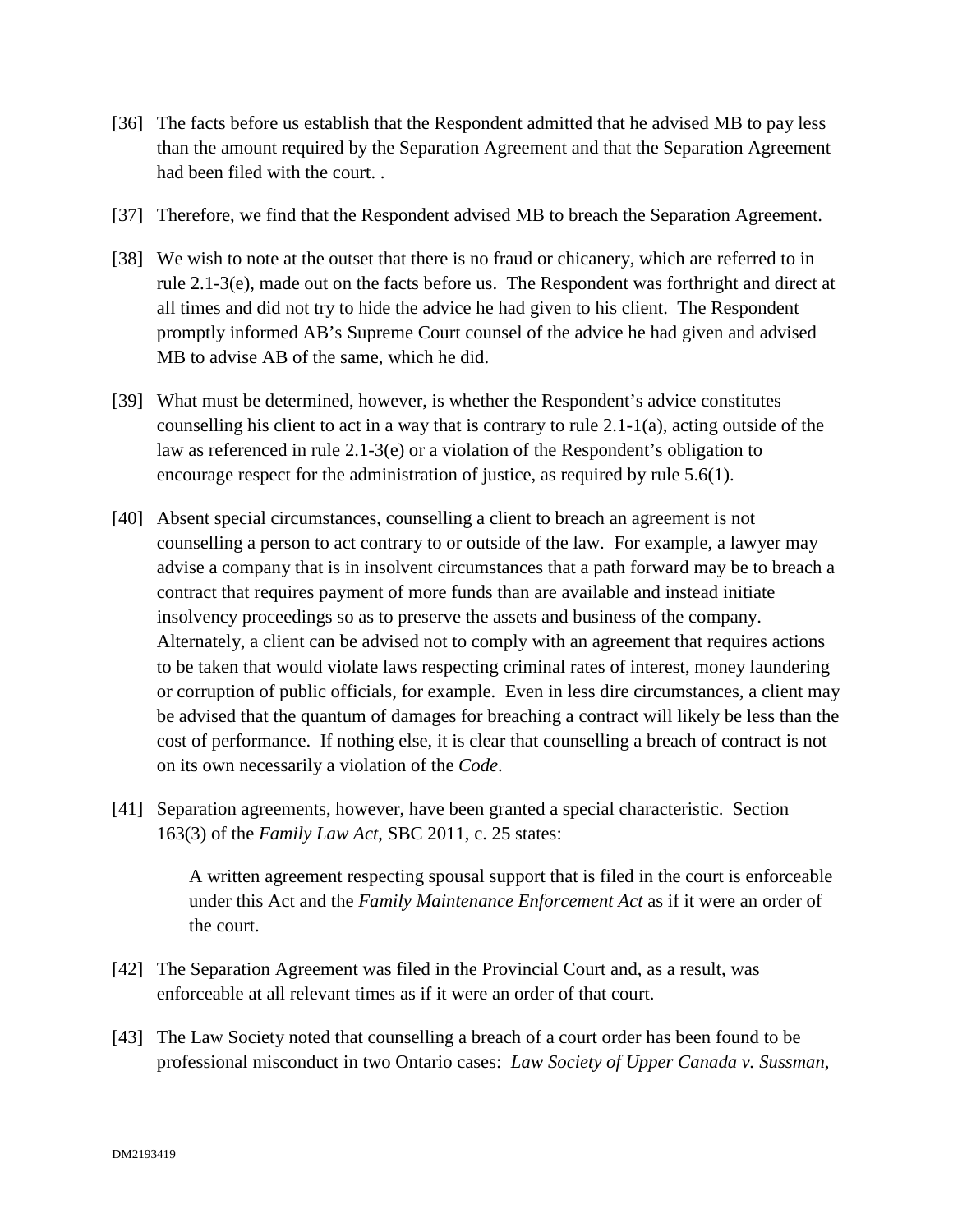1995 CanLII 537, [1995] LSDD No. 17, and *Law Society of Upper Canada v. Argiris*, 1996 CanLII 466, [1996] LSDD No. 88.

[44] In *Argiris*, the hearing panel commented:

This is not the way lawyers in Ontario conduct themselves when they are facing a court order with which they do not agree. The proper course of conduct is to move to have it varied or to move for a stay of the order to reach an alternative arrangement. It is entirely improper to put in place arrangements which are contrary to the court order.

[45] In British Columbia, a lawyer who facilitated a breach of a spousal support order by his client was found to have engaged in professional misconduct: *Law Society of BC v. Kirkhope*, 2013 LSBC 18. At paragraph 43 the panel states:

> It is the view of this Panel that there is no circumstance in which a member of the Law Society can lawfully participate in a program that has an outcome of the intentional breach of a Court Order.

- [46] All of those cases involve a lawyer who participated in the breach of a court order. The Respondent submits that the case before this Panel is distinguishable in a key respect: the Separation Agreement, while it is enforceable as if it were a court order, is not a court order. The Respondent states that counselling the breach of a separation agreement is akin to counselling the breach of any other agreement and should not be viewed as a breach of the *Code*.
- [47] The Respondent correctly observes that there are differences between a court order and a separation agreement. Court orders can give rise to contempt proceedings, for example, which cannot be brought with respect to a separation agreement. Further, court orders are enforceable in their entirety, while only those portions of a separation agreement that are specifically made enforceable as if they were the subject of a court order, such as child and spousal support provisions, have that status.
- [48] The Respondent also directed the Panel to the case of *Owen v. Owen*, 2011 BCSC 1284. In that case, one party breached a separation agreement and, applying the general principles of contract law, the court found that the other party was entitled to accept that breach as a repudiation of the agreement and treat the agreement as terminated. The Respondent correctly notes that it is not possible to accept the repudiation of a court order, which further underlines the differences between court orders and separation agreements.
- [49] The Respondent also distinguishes the current matter from *Sussman*. In that matter, the subject counsel made no effort to bring the matter before a court. Here, the Respondent is correct in noting that he was making efforts to resolve the issue both through negotiation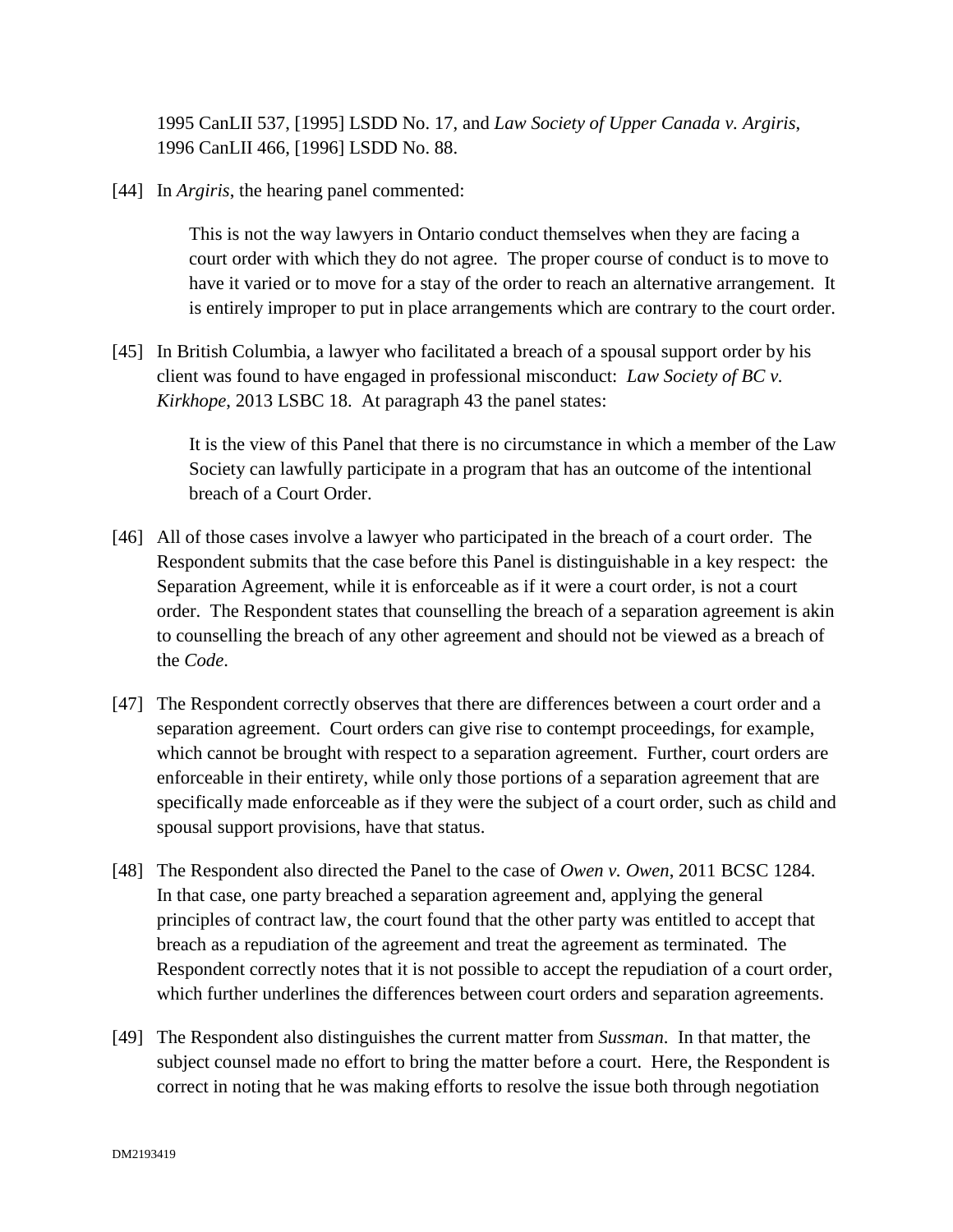and through having the matter heard in court, and his was one of the two applications that brought the matter before Madam Justice Russell for determination. Further, the Panel notes that the Respondent promptly brought notice of his advice to opposing counsel and required his client to give notice of this advice to AB, thus ensuring that there was immediate opportunity to seek judicial redress.

- [50] While the Panel accepts all of those points, the Panel is of the opinion that those distinctions are not sufficient to draw a meaningful difference between this case and the cases where a lawyer advised breach of a court order or acquiesced to a breach.
- [51] The specific section of the Separation Agreement that the Respondent advised his client to breach was one of those sections that the *Family Law Act* gives the special status of being enforceable as a court order. Whether or not the other parts of the Separation Agreement have that status is not relevant to the facts before us. We must consider the impact of the Respondent counselling the breach of a provision that was enforceable as if it were a court order.
- [52] Whether or not a separation agreement can be repudiated is also of no import. While it is true that court orders cannot be repudiated, no repudiation occurred here. Even if it were open for MB to accept a repudiation of the Separation Agreement by AB, that is not what MB did, and it is not what the Respondent counselled his client to do. As a result, the Panel does not find *Owen* to be of assistance.
- [53] The Respondent also directed the Panel to 15 other statutes that give enhanced enforcement regimes to contracts under them, such as the *Builders Lien Act*, the *Hotel Keepers Act*, and the *Repairers Lien Act*. While the Respondent is correct that there are multiple instances where similar regimes to that in the *Family Law Act* are in place, the Panel is not persuaded that whether or not such a regime is common is relevant to a determination of whether the Respondent engaged in professional misconduct. There are a vast number of laws that lawyers engage with on a daily basis. The large number of laws does not detract from the obligation not to counsel acting contrary to them.
- [54] Finally, the Panel notes that the transparency with which the Respondent conducted himself, while it may be relevant to the question of the ultimate disposition of this matter, is not relevant to the question of whether or not the Respondent acted contrary to the *Code*.
- [55] By giving elements of separation agreements the status of being enforceable as if they were court orders, the legislature has communicated to the public that they should be given the same deference and authority as determinations of the courts. This Panel finds that it is not open to lawyers to treat those portions of separation agreements with any less deference or authority than court orders.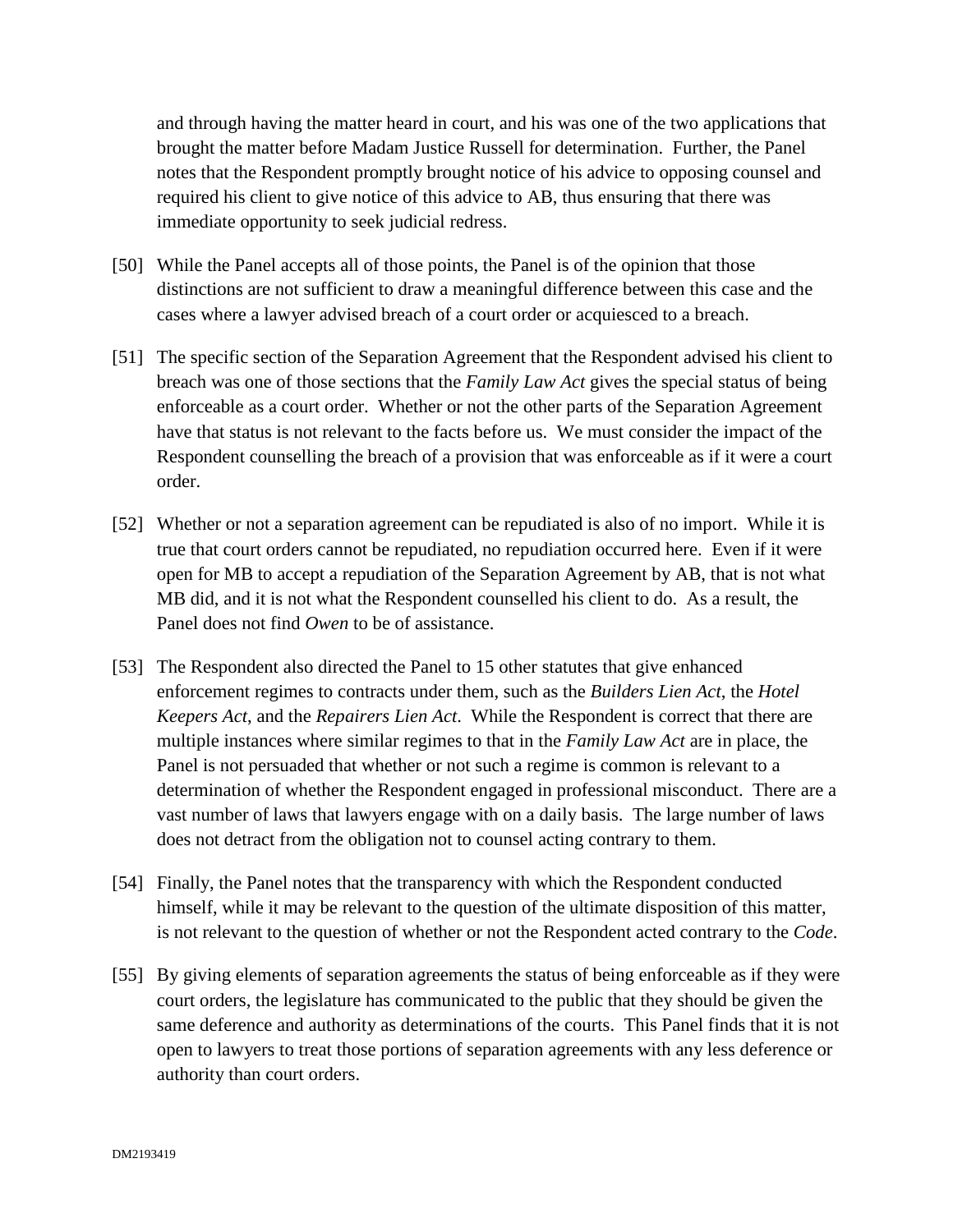- [56] Rule 2.1-1(a) forbids lawyers from counselling their clients to act in ways that are contrary to the law. Counselling breach of a separation agreement, to the extent the breached provision is enforceable as if it were a court order, is no different from counselling breach of a court order and is a breach of rule 2.1-1(a). When the Respondent counselled MB to breach the spousal support section of the Separation Agreement, he breached rule 2.1-1(a).
- [57] The Respondent also breached rule 2.1-3(e) when he counselled the breach of the Separation Agreement. Withholding payment under the Separation Agreement pending a court hearing was not a remedy available to MB within the bounds of the law. That rule does not require a lawyer never to be incorrect about where the bounds of the law lie. The law is complex and lawyers can and do interpret the law incorrectly. What that rule prohibits, however, is identifying an action to be outside the bounds of the law and nonetheless counselling a client to take the action. Here, the Panel finds that the Respondent had determined that the action of withholding spousal support payments was a breach of the Separation Agreement and advised his client that the Separation Agreement was enforceable as if it were a court order and, nonetheless, advised him to breach the Separation Agreement, all of which is a breach of rule 2.1-3(e).
- [58] The Panel does not find, however, that rule 5.6(1) was breached by the Respondent. The Respondent's actions throughout were characterized by an attempt to accomplish his client's goals while respecting the administration of justice. The Panel finds that immediately advising opposing counsel of the advice he had given MB respecting the breach of the Separation Agreement, and requiring MB to give that same message to AB, is inconsistent with an allegation that the Respondent failed to encourage public respect for the administration of justice.

## **PROFESSIONAL MISCONDUCT**

- [59] The test for professional misconduct is set out in *Law Society of BC v. Martin*, 2005 LSBC 16, and cited in *Kirkhope*. To commit professional misconduct, as opposed to mere rules breach, a lawyer must engage in conduct that is "a marked departure from the conduct the Law Society expects from its members." Also, as noted in *Kirkhope*, there has to be an element of advertence to the wrongdoing.
- [60] Here, the Respondent, knowing that the spousal support provisions of the Separation Agreement were enforceable as if they were a court order, and having advised MB of the same, nonetheless counselled MB to violate those terms. The Panel finds that to be a marked departure from the behaviour the Law Society expects of lawyers. In *Kirkhope*, the hearing panel found that there is no circumstance where a member of the Law Society can participate in an intentional breach of a court order. The Panel is of the view that, similarly, there is no circumstance where a lawyer can counsel a client to intentionally